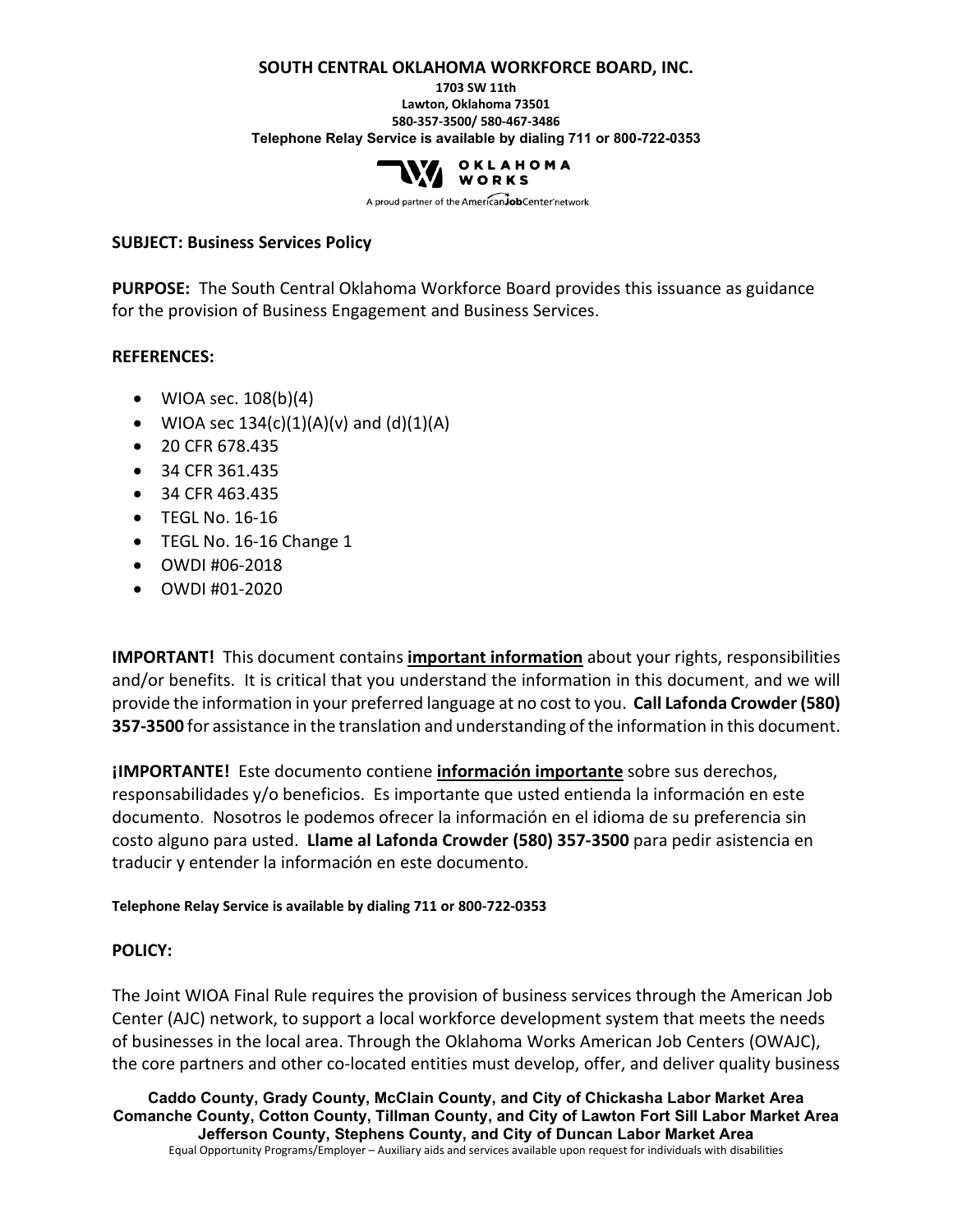services that assist businesses and industry sectors in overcoming the challenges of recruiting, retaining, and developing talent for the regional economy. To support area employers and industry sectors most effectively, OWAJC staff (including designated partner program staff) must:

- Have a clear understanding of industry skill needs;
- Identify appropriate strategies for assisting employers and coordinate business services activities across OWAJC partner programs and local economic development agencies, as appropriate; and
- Incorporate an integrated and aligned business services strategy among OWAJC partners to present a unified voice for the American Job Center in its communications with employers.

SCOWB is required to facilitate engagement in workforce development programs. The goals of business engagement goals are to:

- Increase awareness of services and resources provided through the workforce system;
- Increase the likelihood of employers hiring job seekers through the workforce system;
- Create and strengthen career pathways aligned to business and industry demand;
- Provide business intelligence to employers, intermediaries, and partners to ensure the workforce is relevant and useful;
- Ensure strong talent pipelines for demand occupations that allow business to grow and be successful; and
- Establish SCOWB as an integral partner that adds value to regional economic development efforts by making connections to workforce strategies, solutions, and cutting-edge labor market research and data.

**INSTRUCTIONS:** SCOWB's local plan must include a description of the strategies and services used in the local area to:

- Facilitate engagement of employers in workforce development programs, including small employers and employers in in-demand industry sectors and occupations;
- Support a local workforce development system that meets the needs of businesses in the local area;
- Better coordinate workforce development programs and economic development; and
- Strengthen linkages between the one-stop delivery system (OWAJC) and unemployment insurance programs.

The Local Plan must also describe strategies and services that will be used in the local area to implement initiatives such as incumbent worker training, on-the-job training programs, customized training programs, industry and sector strategies, career pathway initiatives, utilization of effective business intermediaries, and other business services and strategies.

The Integrated Business Services Self-Assessment, provided as Attachment A to this issuance, is a self-assessment to be completed by the local workforce development area's business service team, created to help the local area drill down into how integrated and effective their business services are currently, and to determine where enhancements can be made. The assessment is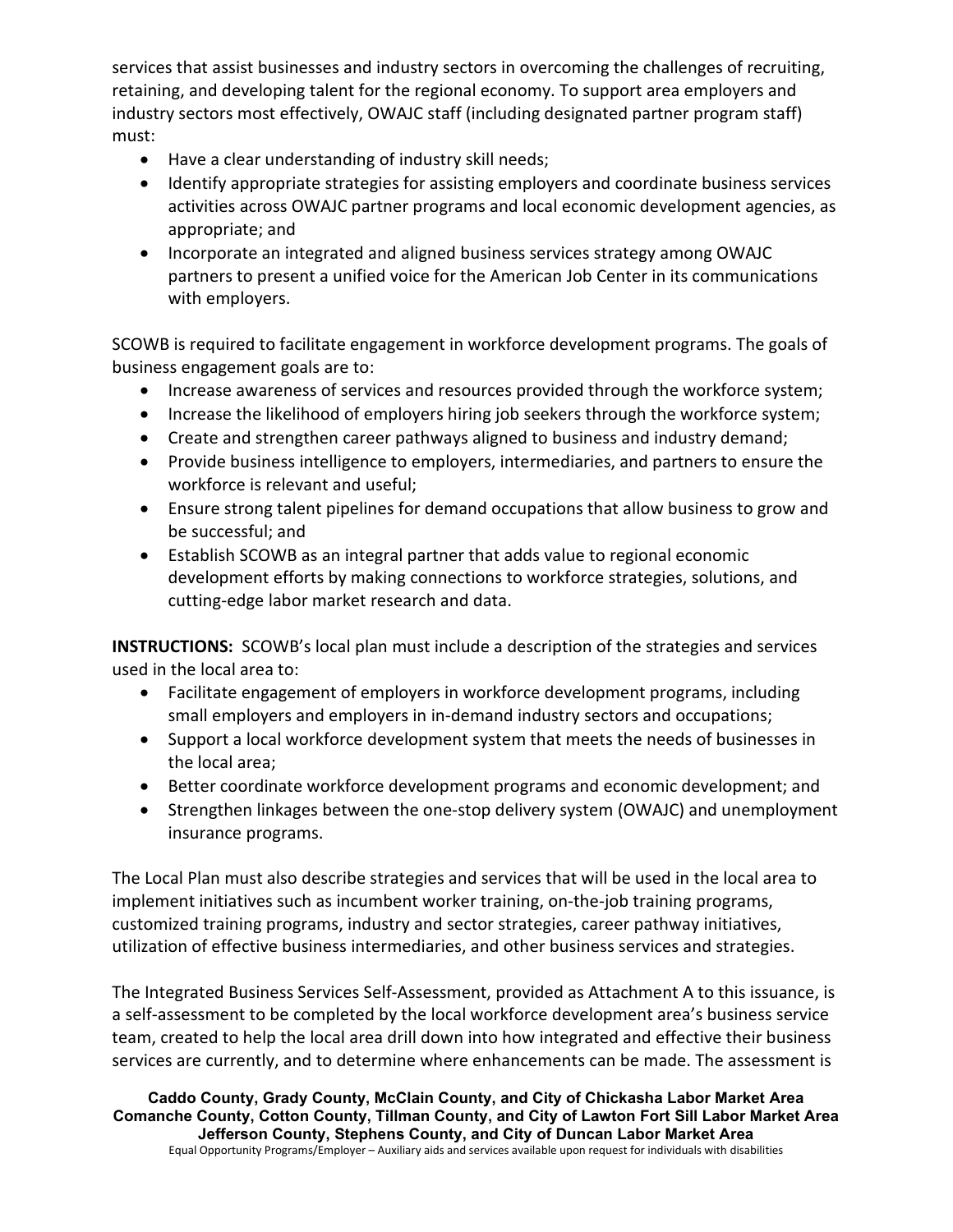a requirement for use by SCOWB as part of their strategic planning process. The tool is designed to be used as a framework to focus the conversation between workforce partners on how they will address the challenge of becoming more responsive to businesses as a collective unit and will help local areas determine what a "high-performing" integrated business services system will look like.

## **Business Services Staff**

The goal of business services staff is to assist businesses in developing the long-term strength of their workforce. This is generally accomplished by considering the specific needs of the business, as expressed by the employer. The most beneficial business service method involves listening to the employer, asking probing questions, and offering services that are most applicable to the employer's stated needs, rather than just offering a list of services. The effectiveness of the services provided to the business is ultimately more important than the number of services provided.

# **Business Services Team Structure and Function**

SCOWB is required to have a business services team (BST). The local BST is generally staffed by WIOA core partners, including Wagner-Peyser, the SCOWB Business Services Representative, Adult Education and Literacy, Vocational Rehabilitation, and other co-located partners. The core partners in South Central Area will each designate the staff member that will be their BST representative. SCOWB will designate the initial representative by vote at the next BST meeting. If for some reason, that person cannot continue to be the representative, SCOWB will designate a new representative at the next meeting of the BST.

It is the responsibility of the BST to establish a single point of contact for employers. The single point of contact represents the core partners and is responsible for the coordination of business services, including making referrals to other partners as appropriate.

OOWD will provide funding to SCOWB to ensure at least one full-time employee (FTE) dedicated to business services in their local area. These funds will be structured as a discretionary grant, where time charged by staff for the provision of business services activities may be charged to the grant account. The funds may be used for salary, fringe, training, supplies, travel, customer relationship management (CRM) licenses, a video conferencing subscription, and/or other items to ensure the delivery of business services to local and regional employers.

## SCOWB must ensure:

- FTEs are trained in required activities.
- All core business services are made available and provided in the local area/region, including
	- o Rapid Response/layoff aversion,
	- o Data provision,
	- o Registered Apprenticeship (RA) outreach and program development,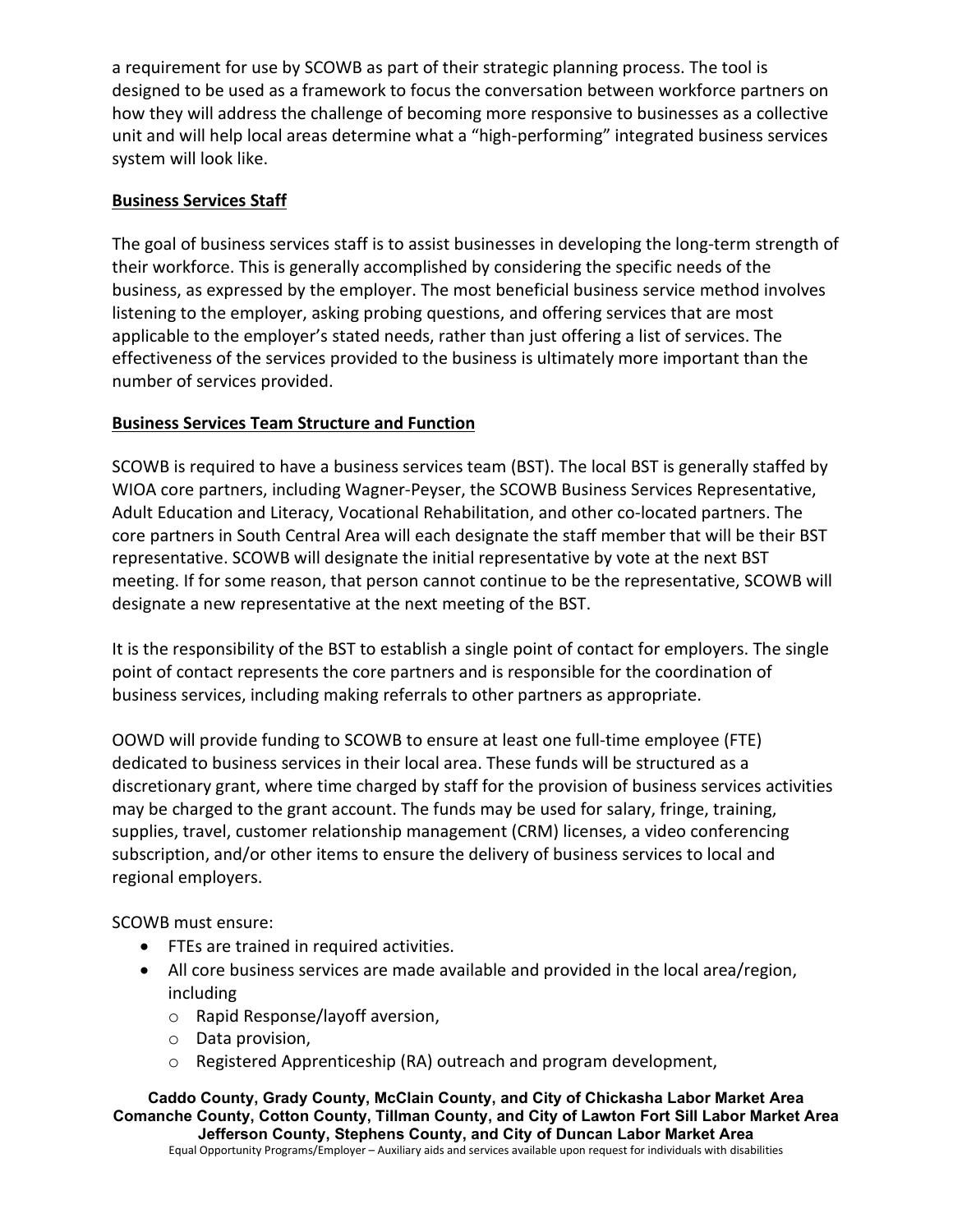- o Employer focused events (a minimum of one per quarter),
- o Sector partnership support,
- o Competency-based hiring, and
- o Employer incentive promotion and training.
- The development of a coordinated business services strategic plan for the region that includes workforce development and economic development and/or chamber staff.
	- o This should include a business needs assessment to inform strategy (e.g., LMI data review, employer focus groups, interviews, survey data, etc.)
	- o OOWD may offer technical assistance in the form of local team facilitation
- Monitoring of performance and implementation of continuous improvement strategies as needed.
- Promotion of business services on SCOWB website.
- Partnership with economic development, chambers, and Oklahoma Department of Commerce (ODOC) teams on an ad-hoc basis in order to develop workforce development strategies and solutions for business recruitment and expansion activities.
- The development of a communications strategy for employer engagement activities.

# **Business Services through the One-Stop Delivery System**

The following business services may be provided through the one-stop delivery system:

- a. Certain career services must be made available to local employers, specifically labor exchange activities and labor market information described in 20 CFR 678.430. Local areas must establish and develop relationships and networks with large and small employers and their intermediaries, and develop, convene, or implement industry or sector partnerships.
- b. Customized business services may be provided to employers, employer associations, and other such organizations. These services are tailored for specific employers and may include:
	- 1. Customized screening and referral of qualified participants in training services to employers;
	- 2. Customized services to employers, employer associations, or other such organizations, on employment-related issues;
	- 3. Customized recruitment events and related services for employers, including targeted job fairs
	- 4. Human resource consultation services, including but not limited to assistance with:
		- i. Writing/reviewing job descriptions and employee handbooks;
		- ii. Developing performance evaluation and personnel policies;
		- iii. Creating orientation sessions for new workers;
		- iv. Honing job interview techniques for efficiency and compliance;
		- v. Analyzing employee turnover;
		- vi. Creating job accommodations and using assistive technologies; or
	- vii. Explaining labor and employment laws to help employers comply with discrimination, wage/hour, and safety/health regulations;
	- 5. Customized labor market information for specific employers, sectors, industries, or clusters; and

**Caddo County, Grady County, McClain County, and City of Chickasha Labor Market Area Comanche County, Cotton County, Tillman County, and City of Lawton Fort Sill Labor Market Area Jefferson County, Stephens County, and City of Duncan Labor Market Area**

Equal Opportunity Programs/Employer – Auxiliary aids and services available upon request for individuals with disabilities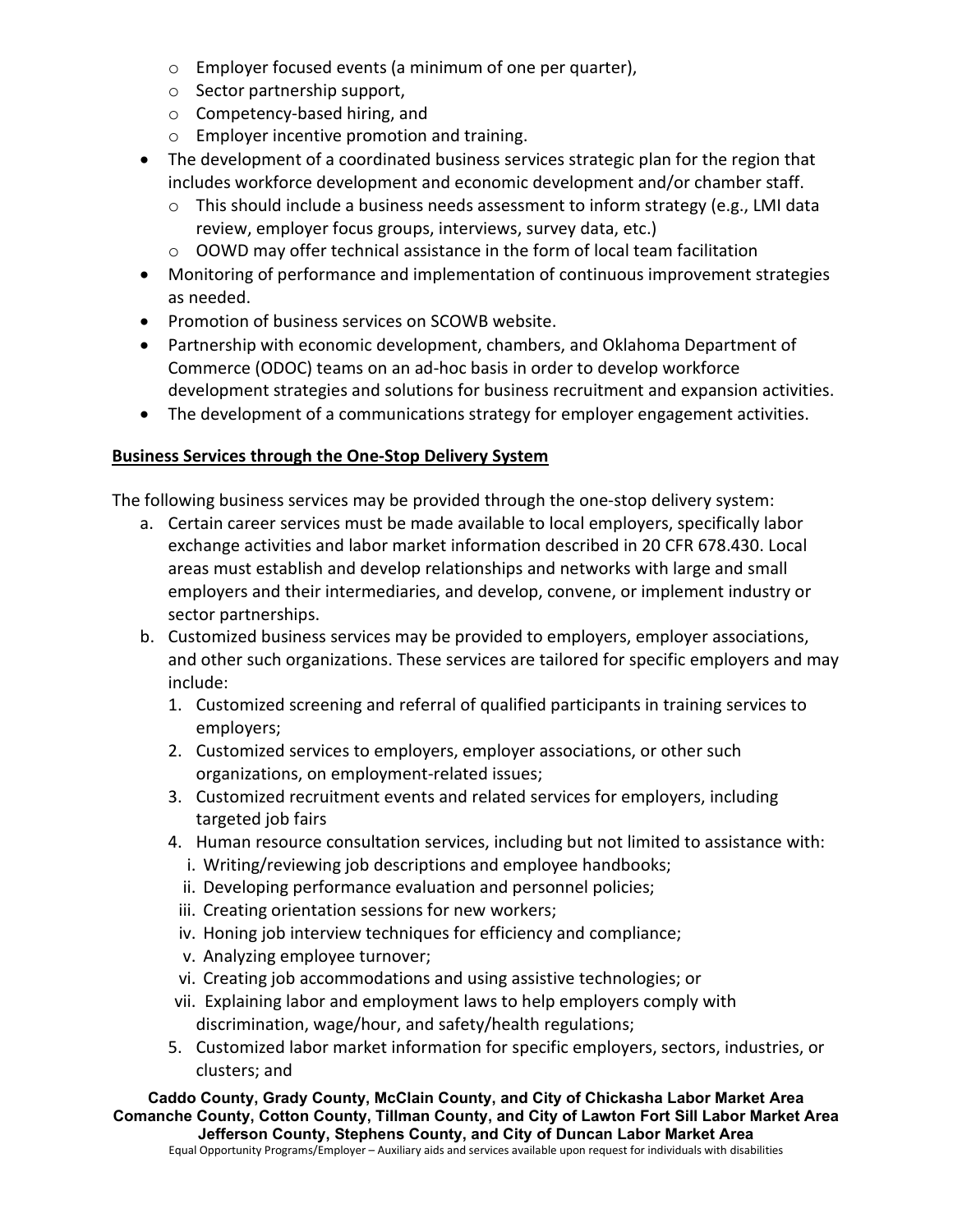- 6. Other similar customized services.
- c. SCOWB may also provide other business services and implement strategies that meet the workforce development needs of area employers, in accordance with the statutory and regulatory requirements of partner programs and consistent with Federal cost principles. These business services may be provided through effective business intermediaries working in conjunction with SCOWB, or through the use of economic development, philanthropic, and other public and private resources in a manner determined appropriate by SCOWB and in cooperation with OOWD. Allowable activities, consistent with each partner's authorized activities include, but are not limited to:
	- 1. Developing and implementing industry sector strategies (including strategies that involve industry partnerships, regional skills alliances, industry skill panels, and sectoral skills partnerships);
	- 2. Customized assistance or referral for assistance in the development of a registered apprenticeship program;
	- 3. Developing and delivering innovative workforce investment services and strategies for area employers, which may include career pathways, skills upgrading, skill standard development and certification for recognized postsecondary credential or other employer use, and other effective initiatives for meeting the workforce investment needs of area employers and workers;
	- 4. Assistance to area employers in managing reductions in force in coordination with rapid response activities and with strategies for the aversion of layoffs, which may include strategies such as early identification of firms at risk of layoffs, use of feasibility studies to assess the needs of and options for at-risk firms, and the delivery of employment and training activities to address risk factors;
	- 5. The marketing of business services to appropriate area employers, including small and mid-sized employers; and
	- 6. Assisting employers with accessing local, State, and Federal tax credits.

## **Fee-for-Service**

Although WIOA allows customized employer-related services (described in (b) and (c) of the Business Services through the One-Stop Delivery System section of this document) to be provided on a fee-for-service basis, there is no requirement that a fee must be charged to employers. Services provided under section (c) may be provided through effective business intermediaries working in conjunction with SCOWB, either on a fee-for-service basis or through leveraging of economic development, philanthropic, and other public and private resources in a manner determined by SCOWB. When opting to provide business services on a fee-for-service basis, the SCOWB must examine the services to be provided compared with the assets and resources available within the Oklahoma Works American Job Centers in their area and through its partners to determine an appropriate cost structure for services, if any. Any fees earned for customized employer-related services are considered program income, and must be expended in accordance with the appropriate partner program's authorizing statute, implementing regulations, and Federal cost principles in the Uniform Guidance.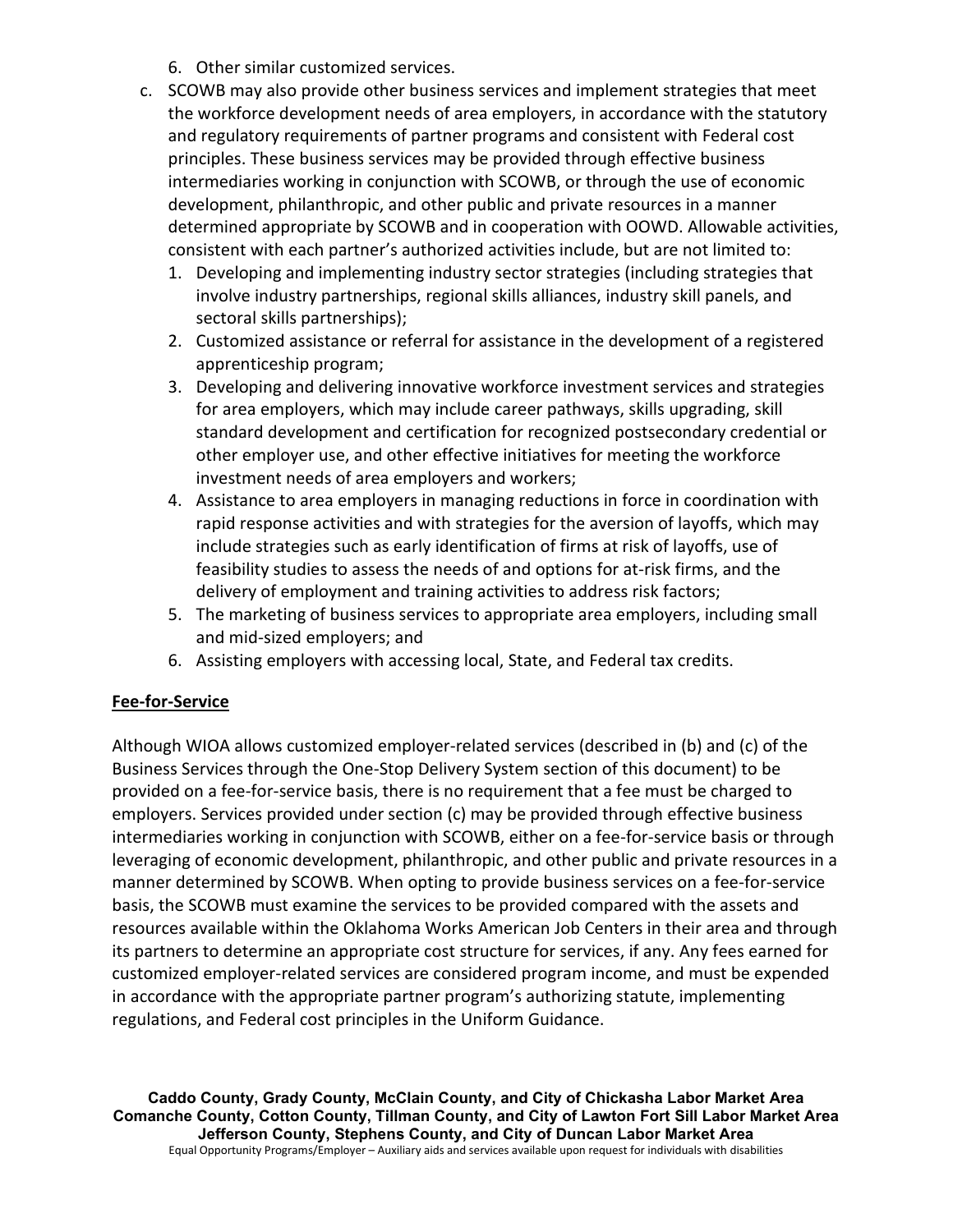No fee may be charged for the career services that must be made available to local employers, which are those listed in section (a) above. A fee-for-service may not be charged for recruitment and other business services on behalf of employers, including referrals to specialized business services (i.e., business services other than those traditionally offered through the one-stop delivery system). Additionally, a fee may not be charged for the provision of workforce and labor market employment statistics information, including the provision of accurate information relating to local, regional, and national labor market areas, including job vacancy listings in labor market areas; information on job skills necessary to obtain the vacant jobs listed; and information relating to local occupations in demand and the earnings, skill requirements, and opportunities for advancement for those jobs.

## **Business Services Toolbox**

The following list of business services tools are provided to the local areas as options to help guide conversations with employers. Priority business services may include:

- LMI Reports with recommendations on recruitment strategies
- Competency-based hiring practices
	- o Assessing new hires for hidden skills using a competency-based skills assessment agreed upon by the BST
	- o Screening candidates for hire
	- $\circ$  Examples of competency-based assessments may include, but are not limited to, WorkKeys®, Microburst Learning, introduction to safety credentials, and computer familiarity skill assessments
- Sector partnerships
- Expanding Registered Apprenticeship (RA) opportunities
- Employer-focused events and outreach
	- o Specialized recruitment events/job fairs
	- o Workforce Summit
	- o RA/Work-Based Learning (WBL) Summit
	- o Disabilities Summit
	- o Youth Summit
- Rapid Response WIOA required
- Layoff Aversion WIOA required
- Promotion of employer incentives (RA tax credit, Work Opportunity Tax Credit (WOTC), Incumbent Worker Training (IWT), etc.

Other business services tools:

- Posting job orders, including job order analytics
- Promoting OWAJCs and OKJobMatch as part of communications strategy
- Providing space for interviews at the OWAJC

## **Evaluation of Business Services**

SCOWB will be evaluated by the following measures, based on benchmarks established in Year 1, which covers July 1, 2019 – June 30, 2020:

• Effectiveness in serving employers;